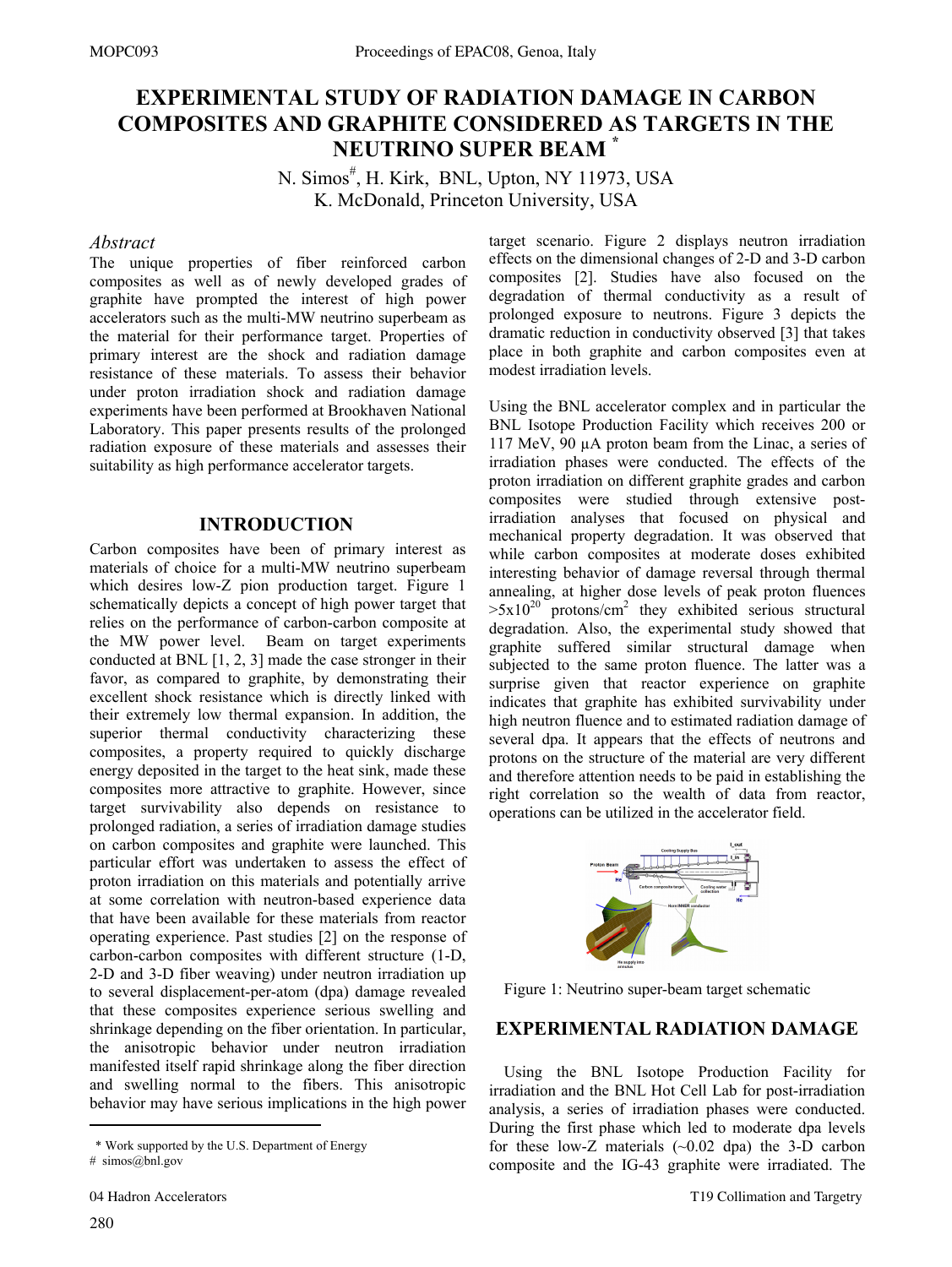post-irradiation analysis addressed the changes that occur in the stress-strain relations as well as the thermal expansion of these materials. The interesting damage reversal behavior achieved through annealing that was exhibited by the carbon composite prompted a second irradiation phase with primary candidate the 2-D structured carbon composite. The higher dose achieved during the second phase revealed that while the 2-D composite exhibits similar annealing behavior as the 3-D counterpart, it suffers structural degradation above a fluence threshold. This prompted a third investigation which addressed the effects of higher dose on the 2-D and 3-D carbon composite as well as the IG-43 and isotropic IG-430 graphite grades when exposed to same conditions. The results and observations of the post-irradiation analysis of the various phases are presented below.



Figure 2: Neutron irradiation dimensional change effects on carbon composites [2]



Figure 3: Irradiation effects on thermal conductivity of graphite and carbon composites [3]



Figure 4: Thermal annealing of irradiated 3D carbon using the BNL 200 MeV proton beam

The post-irradiation analysis of the 3-D composite under modest irradiation damage (0.02 dpa) revealed that the composite is capable of reversing the damage which is in the form of swelling or shrinking through annealing. Shown in Figure 4 is the interesting behavior of the composite. As also observed under neutron irradiation, the material experiences shrinking along the fiber direction. The first thermal cycle, as shown in Figure 4, restores the

During the second irradiation phase the 2-D carbon composite was exposed to a peak fluence of  $\sim 0.5x10^{21}$  $p/cm<sup>2</sup>$ . At fluence levels below the peak value the 2-D composite exhibited strikingly similar annealing behavior to the 3-D counterpart. Figure 6 depicts the restoration of the irradiated material along the fiber orientation of two independent irradiated specimens. As was observed in the 3-D case, the material underwent shrinkage along the fiber plane during irradiation. The finding confirms what was also observed for this carbon structure in the neutron irradiation of [2].



Figure 5: Thermal annealing of irradiated 2D carbon



Figure 6: Annealing in 2D carbon exposed to low dose

In the direction normal to the fiber plane the material experiences swelling. Thermal annealing restores the material along that direction also as shown in Figure 7 where the dose effect is captured. Clearly restoration in both directions takes place through marked changes in the thermal expansion coefficient. Important information is depicted in Figure 8 where the annealing cycles to different temperatures are successively applied on the irradiated material. Progressive restoration of the irradiated material is achieved as the annealing temperature increases eventually restoring the material for the entire temperature range. This is a very important finding that points to higher operating temperatures as more appropriate for these composites.

The effect of proton irradiation on the physio-mechanical properties of graphite grades was also explored during the three irradiation phases. Figure 9 depicts the irradiation effect on the thermal expansion coefficient of the IG-43 graphite. The radiation effect on the strength and the stress-strain behavior of IG-43 is shown in Figure 10. The clear effect is the strengthening of graphite with irradiation, a feature exhibited by most materials after irradiation. Shown in Figure 11 is the thermal expansion